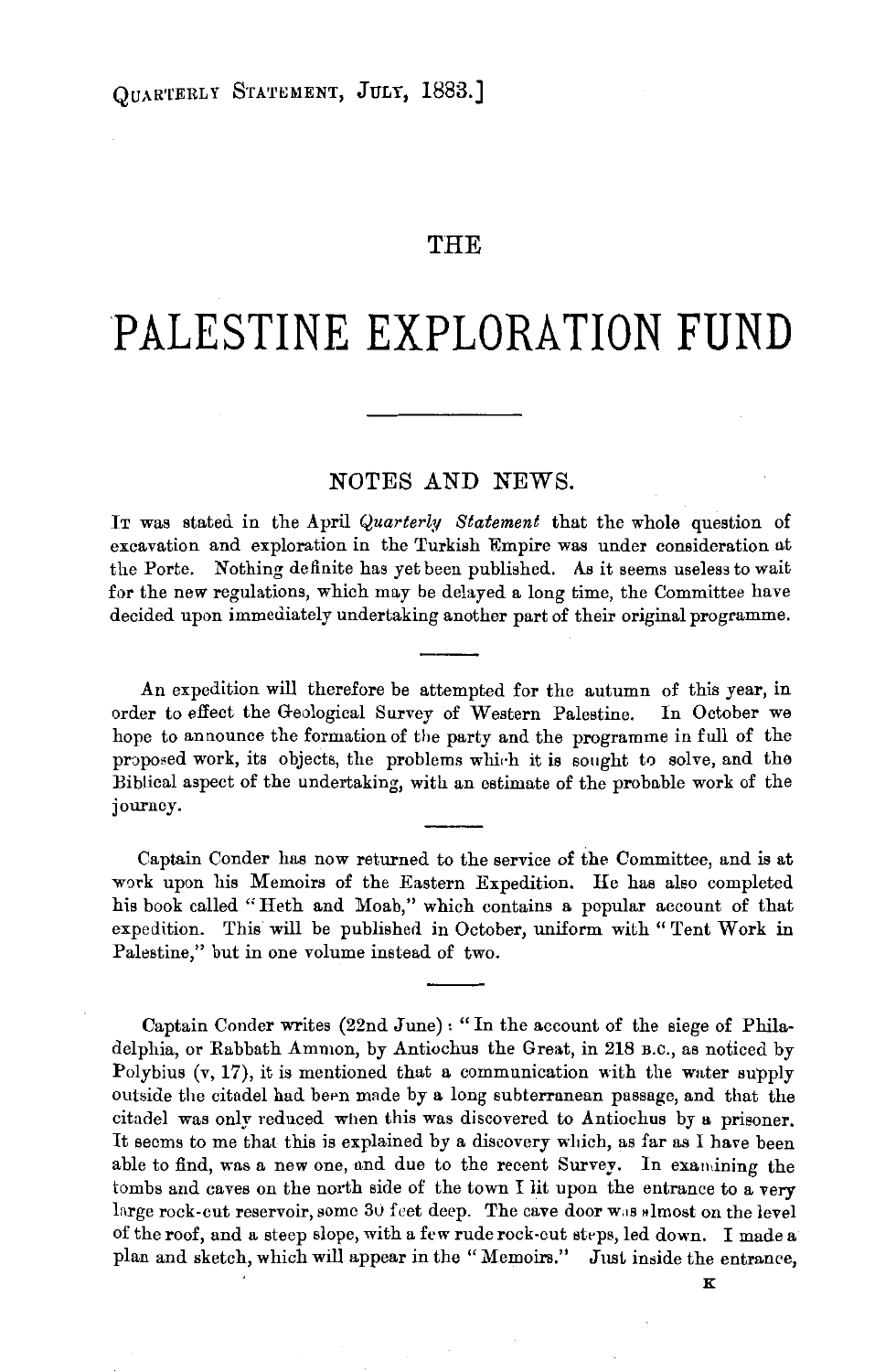which is about 50 paces (125 ft.) north of the middle tower of the north wall of the citadel, I found a little rock-cut passage, which ran at first east and gradually curved round and trended south. I followed it for 40 feet, and then found it very narrow and choked up. It seemed to me to be intended to enable persons inside the citadel to reach this great reservoir, which must have held rain-water, as it was too high up to be fed from the stream. It is perhaps to this passage and reservoir that the historian alludes."

The accompanying plan and section represent a font and portions of a baptistry recently found at Latrun, close to Amwas, 15 miles west by north of Jerusalem. The cruciform shape of the font is rare, but not unknown. Somewhat similar examples will be found in the "Dictionary of Christian Antiquities." The section has been copied from the drawing sent home, the dimensions being approximate. A perspective drawing showing the font and accessories: more clearly has been usked for, and will, we hope, be given in October.



An account of the various hospices, &c., at Jerusalem, published on p. 160, is taken from Luncz's "Year Book of Jerusalem." It does not include, however, any account of the new Ophthalmic Dispensary recently established by the English Langue of the Order of St. John of Jerusalem. All travellers in Jerusalem will rejoice that such an institution has at last been founded. Under proper management it cannot fail of becoming a great blessing to the country. The Sultan contributed 1,000l. towards the hospice. There is a local committee at Jerusalem, consisting of the English Consul, Dr. Chaplin, and Mr. John M. Cook. The surgeon is Mr. J. C. Waddell, M.D. There is already a daily average attendance of from 20 to 150 patients. The committee ask for further